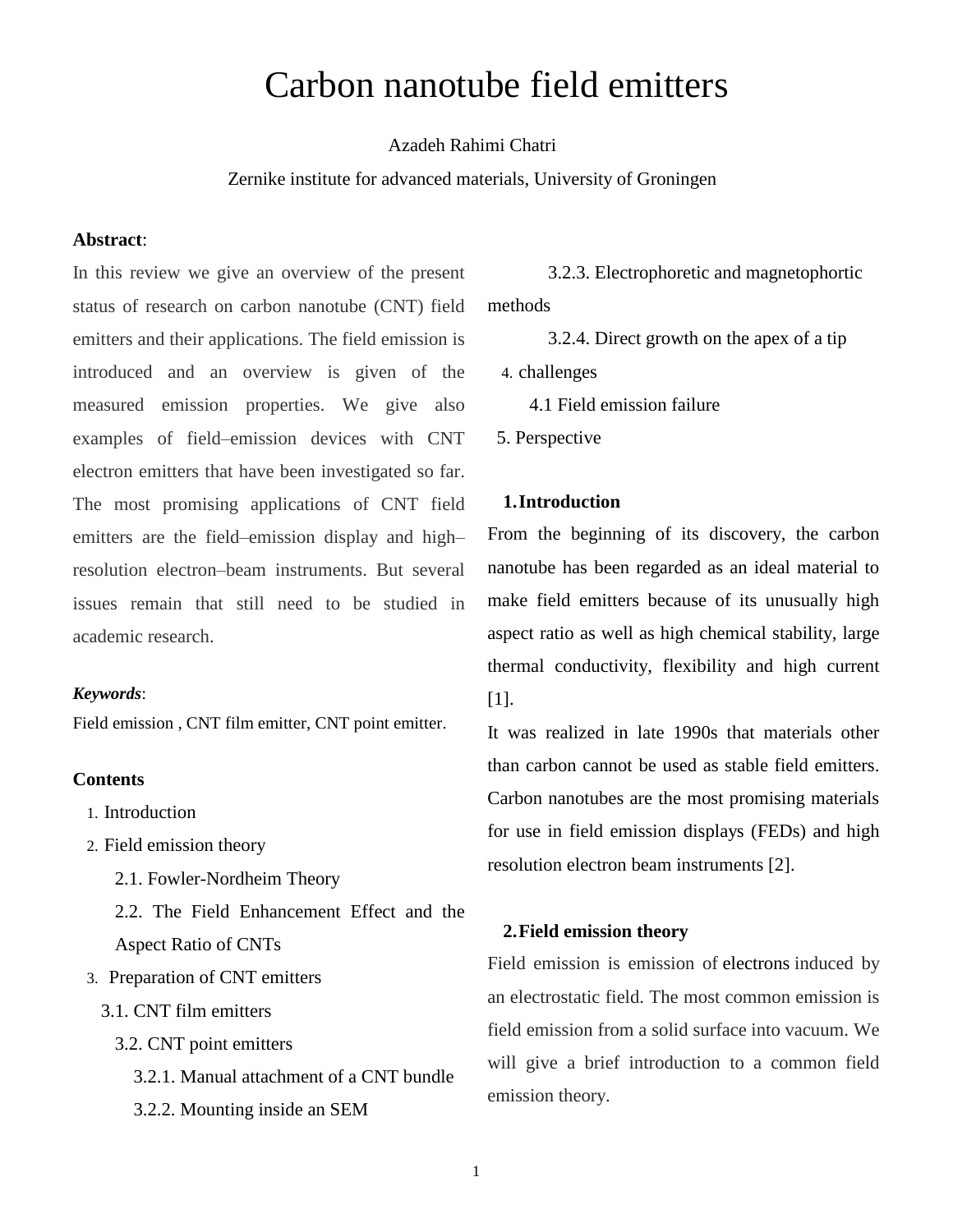#### **2.1. Fowler-Nordheim Theory**

Fowler-Nordheim is a semiclassical theory in which the system of the field emitter is considered to be a one dimensional structure along the direction of the external field. In this model the emission tip is a semi-infinite quantum well with the work function of  $\emptyset$ , and the local electric field  $(F)$  is approximated as a linear potential (Figure 1).



**Fig. 1.** The simplified model in the Fowler-Nordheim theory. The dashed line shows the tunneling region [3].

The simplified FN equation is as follow:  $(1)$ 

Where J is in amperes per square centimeter of the surface and V is the applied bias voltage which is proportional to the local electric field F. The emission tip is geometrically sharp and the electric field is intensified at the tip end which produces a higher local electric field than the macroscopic applied field. The ratio between applied and local electric fields is called field enhancement ratio (β). For the nanotubes, β ranges between hundreds and thousands [4].

The above FN equation assumes a sharp interface between surface and vacuum. But in reality, the electron clouds from the metal do not terminate that sharp. Furthermore the escaping electrons from the emitter feel the image potential which is exerted from the electrons in metal  $(V_{im})$  and can be regarded as a constant in most applications. In the classical expression,  $V_{im} = -e^2/4x$ , where x is the distance from the tip surface.

When the radius of the emitter tip is of the order of nanometers, the nonplanar shape of the tip should be taken into account. The image potential depends on the tip geometry so it would be a deviation from linear FN behavior mentioned above. The result is shown in [5].

# **2.2. The Field Enhancement Effect and the Aspect Ratio of CNTs**

As noted in previous section, the geometrical shape of the tip intensifies the electric field felt by electron which is called field enhancement. The shape of the distribution of the electrical field potential in the vicinity of a sharp tip is shown in figure 2. This distribution has been calculated by solving of the Laplace equation for a region exposed to the applied potential [6,7].



**Fig. 2.** The typical spatial distribution of the electrical field potential in the vicinity of a sharp tip [7].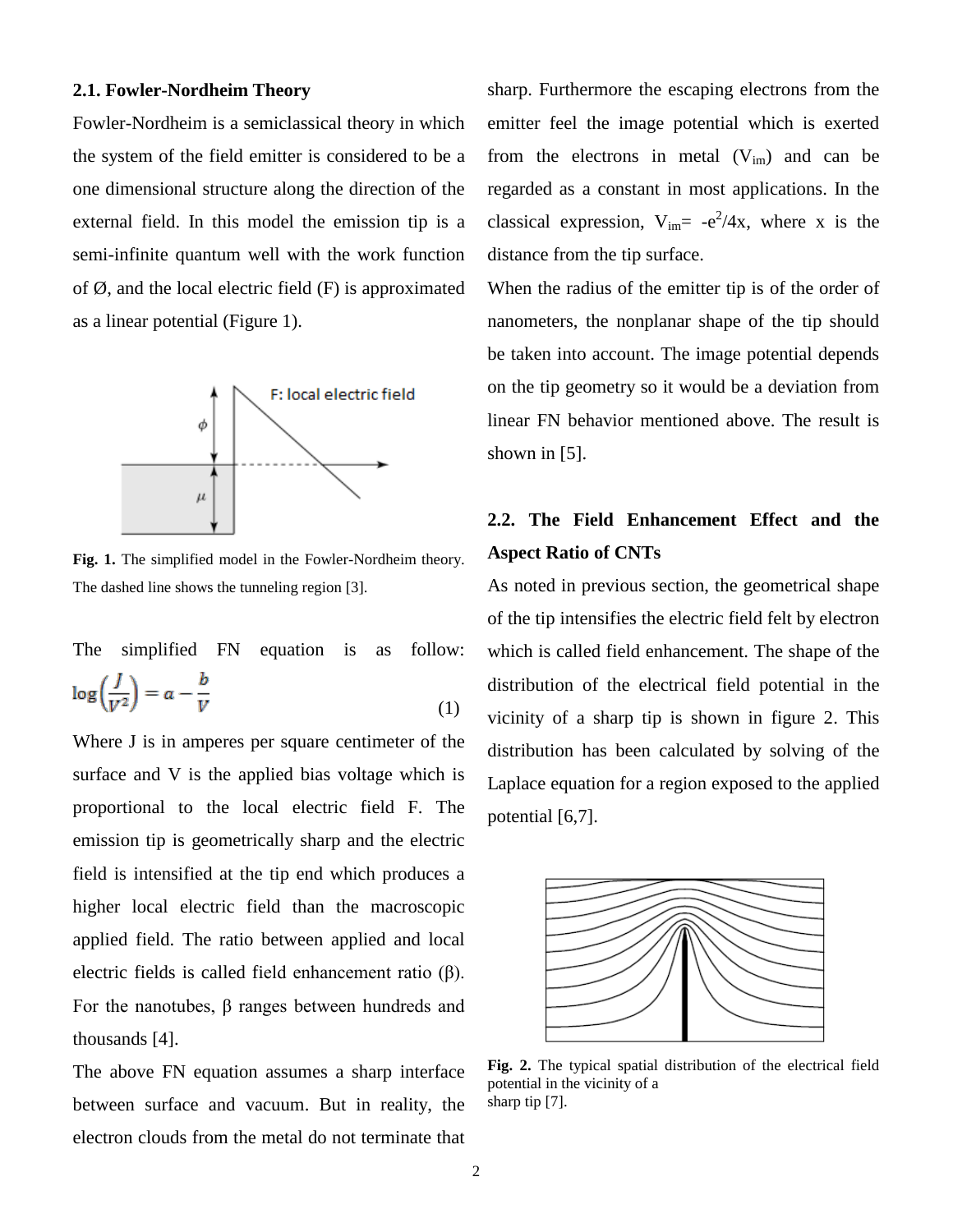A geometrical parameter determining the field enhancement factor of a single nanotube is its aspect ratio  $\alpha = h/d$ , where *h* and *d* are the height and diameter of the nanotube, respectively. There is a linear relationship between the field enhancement factor and the aspect ratio:

 $\beta \approx h/d$  (2)

Since the aspect ratio for CNTs may reach 1000 or more, the field emission from nanotubes may take place at a much lower applied voltage than conventional field emitters.

# **3. preparation of CNT emitters**

Carbon nanotubes may be used as electron emitters in two forms: one is pointed electron source, which is suitable for electron microscopes to form a finely focused electron beam. The superior mechanical properties and unique geometry make individual carbon nanotubes ideal for scanning probe microscopy tips. Atomic force microscopy (AFM) with carbon nanotube tips allows us to image relatively deep features of the sample surface at nanometer resolution. CNT emitters are also applicable in electron beam lithography, micro Xray sources and so on [8,9].

The other form of CNT emitters consists of a CNT film or a patterned film, which is used in many areas such as display devices, light sources, high power vacuum microwave amplifiers, industrial and clinical e-beam apparatus for surface treatment, and so on.

#### **3.1. CNT film emitters**

Several methods for preparing CNT films have been reported. Spray coating, screen printing, electrophoresis and CVD are of these methods. In spray coating a CNT suspension is sprayed onto a substrate with a conventional air brush [10]. In screen printing CNTs are mixed with binders and surfactants to prepare pastes. After printing, CNTs are heated at 450-500˚C in air to vaporize the organic binders and to form electrical and mechanical contact between CNTs and the metal electrode on the substrate. A surface treatment such as laser irradiation is needed to activate the film surfaces to expose CNT tips from the surface [11].

The first reported electrophoresis method to prepare CNT films comes as follows. First CNTs produced by methods like arc discharge were ultrasonically dispersed in isopropyl alcohol (IPA), then the suspension was droped on coplanar aluminum electrodes with a gap of 0.4 mm on a glass substrate, and an AC was applied until the IPA evaporated completely at room temperature [12].

CVD method is based on decomposition of a hydrocarbon gas over a catalytic metal to grow CNTs. Catalytic CVD allows to fabricate patterns of CNTs by preparing patterned catalyst layer and growing CNTs on the pattern. This method is suitable to prepare patterned CNT emitters which are incorporated in FEDs or electron beam lithography systems. Here we give an example of a FED using CNT field emission source reported by Samsung Display Innovation (SDI), a division of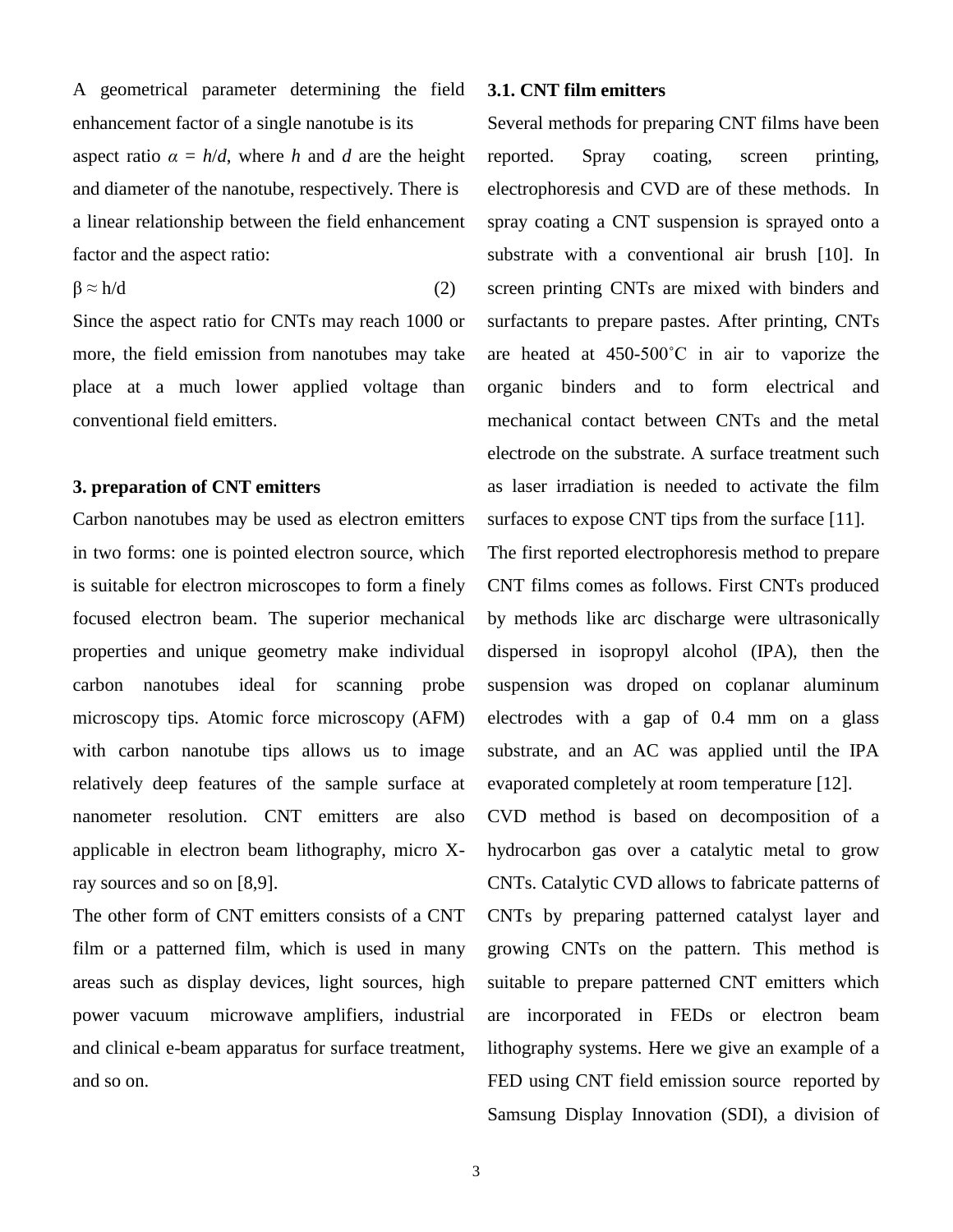Samsung Corporation [13]. The schematic of this device is shown in figure. 3.



**Fig. 3.** CNT field emission display (a,b) schematics of display structure and triode pixel architecture; (c) SEM image of individual pixel with aligned CNTs grown directly on substrate, d) image of prototype 15" diagonal display [13].

The Samsung CNT FED is micro-fabricated on display glass and features a triode structure, where a bias voltage is applied between the bottom (cathode, ITO) and middle (gate) electrodes, and the emission is focused by the top electrode (Figure 3.b). Each pixel contains many CNT emitters. The CNT emitters are applied to the device by screen-printing of a custom-made CNT paste, or by direct growth of CNTs by CVD. In the former case, commercially available CNTs are mixed with many ingredients, and the paste is wiped through a screen mask that is placed over the device [14]. In the latter case, a catalyst layer is deposited on the device, and the CNTs are subsequently grown by thermal CVD of  $CO/H<sub>2</sub>$ . For screen printing of the paste, the maximum (and therefore limiting) process

temperature is that of firing the paste after printing  $(<450^{\circ}$ C); for CNT growth, the CVD temperature is limiting (lowest  $420^{\circ}$ C so far; must be <500 $^{\circ}$ C to prevent melting of the glass). While isolated vertically aligned CNTs as grown by the CVD process are generally desired for field emission, the CNTs in the paste are generally tangled and parallel to the substrate. Therefore, CNTs as-deposited by the paste method are tipped upward by applying and peeling a tape from the CNT substrate surface, or they are raised under applied electric field [15].

Due to its scalability, the paste method is preferred and is being pursued for current prototype development. Many types of CNTs (e.g., single wall carbon nanotubes (SWCNTs), multi-wall carbon nanotubes (MWCNTs), double wall carbon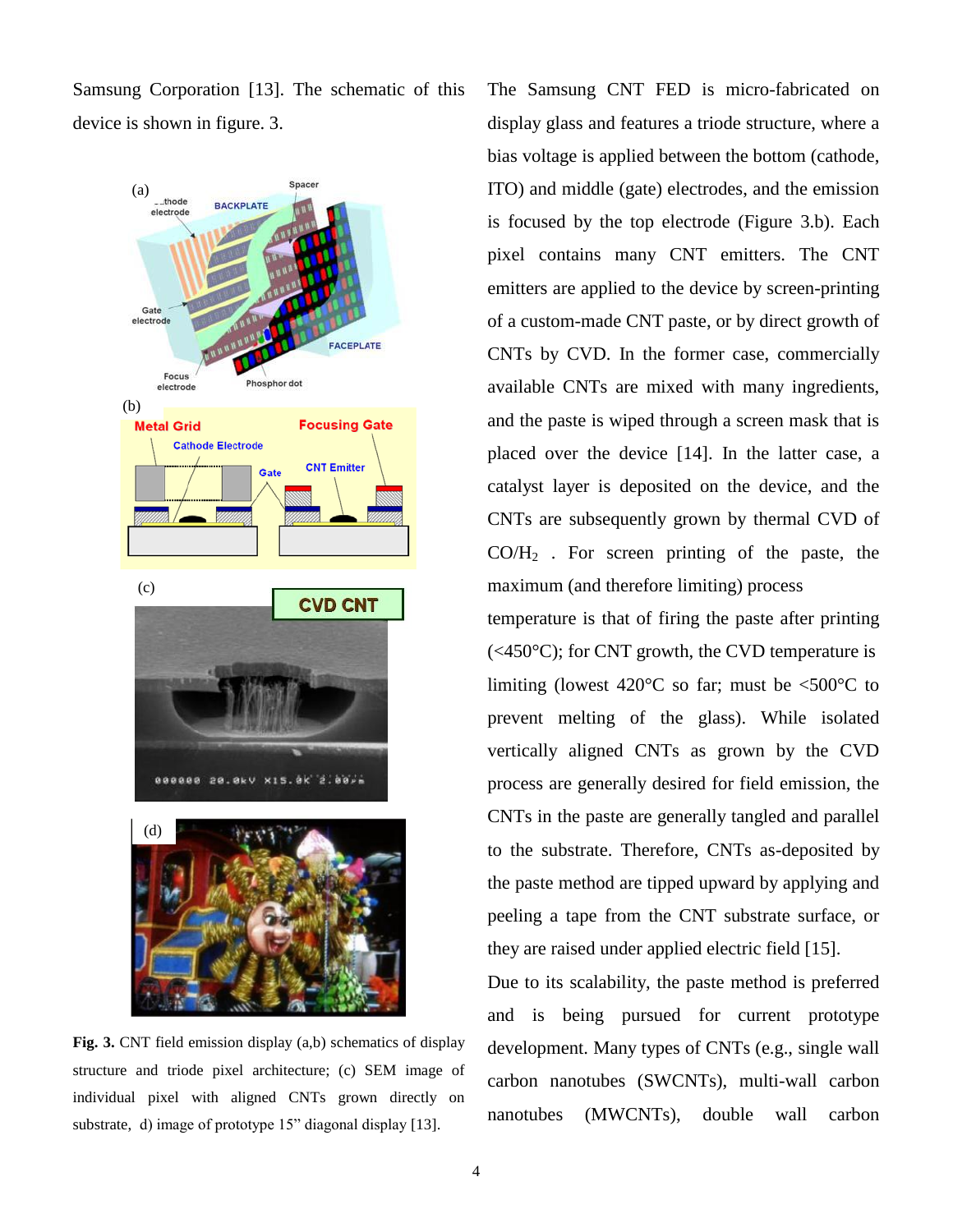nanotubes (DWCNTs) with various diameters and lengths), have been evaluated by this method. It is believed that SWCNTs generally exhibit a higher field emission density, yet lower lifetime, while MWCNTs exhibit lower emission density, yet longer lifetime. Therefore, a careful tradeoff must be made to optimize device performance. Currently, uniform-length, high-quality, small-diameter MWCNTs are preferred (MWCNTs are also easier to disperse than SWCNTs).

A main challenge related to use of CNTs in the display is the uniformity of emission. This is improved by adding a resistive layer under the CNT paste and may be further managed by adjusting the voltages over the array to give uniform emission. Also, as the display size increases, maintaining good vacuum sealing is an increasing challenge, and inadequate vacuum decreases the lifetime as the emitters decay more quickly.

#### **3.2. CNT point emmiters**

There have been many reports on point-typed CNT field emitters, which are desirable to be applied to micro-focus X-ray sources and microwave amplifiers. Point-typed CNT field emitters typically have a 1D shape which concentrates the electric field at the tip of a field emitter effectively [16-20]. Furthermore, to achieve high-resolution in [electron](http://en.wikipedia.org/wiki/Transmission_electron_microscope)  [microscopes](http://en.wikipedia.org/wiki/Transmission_electron_microscope) and other electron beam instrument, it is helpful to start with an electron source that is small, optically bright and stable. This makes CNTs a promising candidate to be used as electron-gun field emission source in high resolution electron microscopes.

Various methods have been employed to prepare CNT point emitters. CNTs are either mounted or directly grown on the apex of a supporting substrate which is electrochemically etched needle of a metal, hairpin-shaped filaments of a refractory metal, and so on.

#### **3.2.1. Manual attachment of a CNT bundle**

The easiest method is to glue a thread of CNTs on tip of a supporting substrate on which a tiny amount of conductive adhesive is applied [21]. Since this type of emitter is a bundle consisting of numerous CNTs, many individual and bundled CNTs come out from a bunch of CNTs. In an emission experiment, only few CNTs emit electrons because due to the shielding effect the electric field strong enough for electron tunneling appears only on a small amount of CNT tips.

To obtain very thin bundle of MWNTs The gluing procedure can be done under an optical microscope using dark field illumination and typical magnifications of 600-1250 [22,23]. However, due to the low resolution of optical microscope, there is not sufficient control over the length and diameter of the nanotube sample.

#### **3.2.2. Mounting inside an SEM**

In an improved preparation method, a single CNT can be mounted on a support material in a scanning electron microscope (SEM) in which two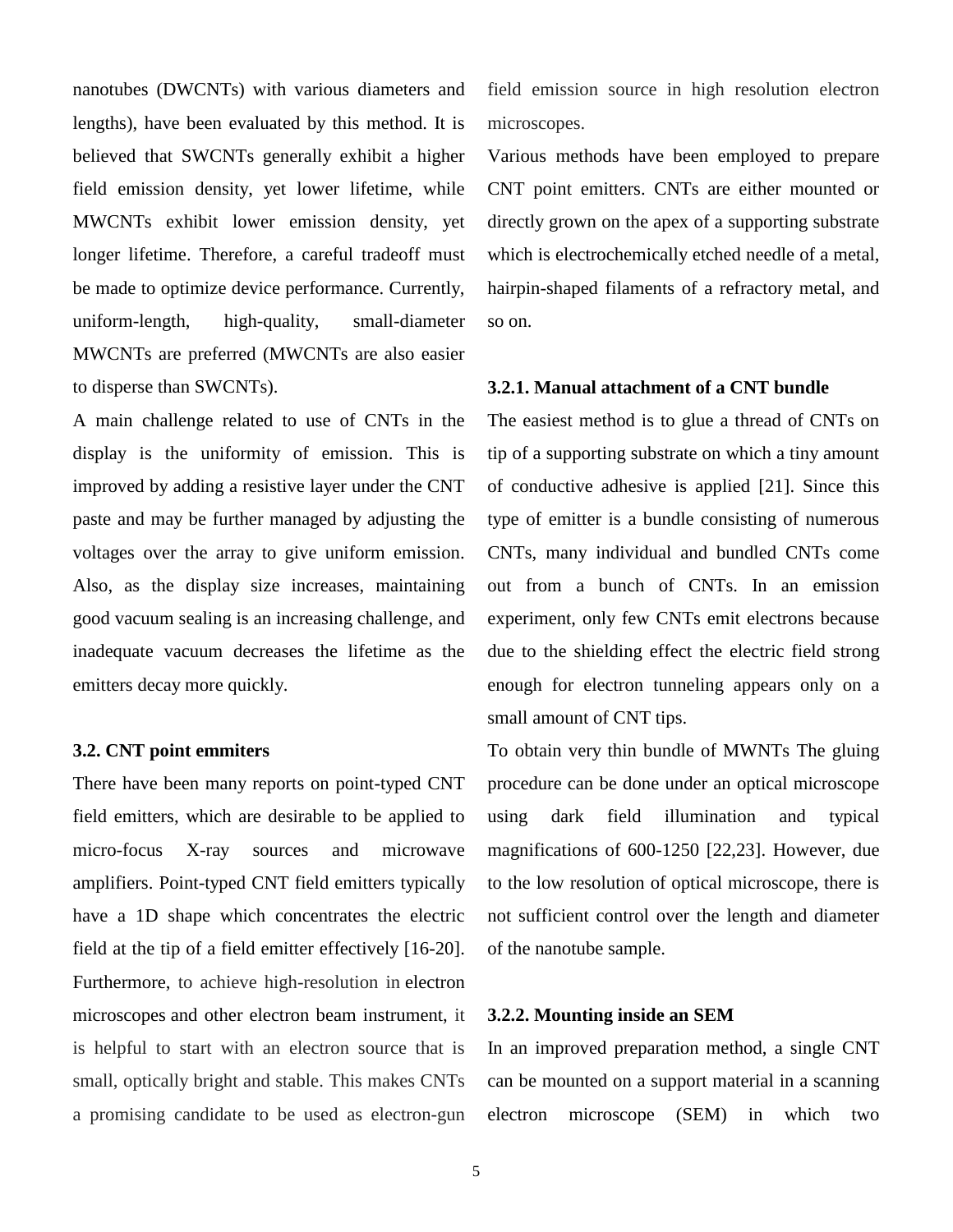independent piezo-driven nanomanipulators are located. First aligned or bundled CNTs and a support material are mounted on the stages of manipulators [24,25]. When a single CNT projecting out of the bundle is attached to the sidewall of supporting tip, the nanotube stuck to the substrate surface by van der waals force. In order to fix the CNT firmly, a metal or amorphous carbon is spotted at a few points along the contact between CNT and substrate by using electron beam-induced deposition. A typical example of MWNT emitters prepared by this method is shown in figure 4.



**Fig. 4.** SEM image of a single MWNT mounted by nanomanipulation inside an SEM.

In another attempt to produce CNT point emitters, a nanotube was selected from an ensemble of multiwalled CNTs (grown using the arc discharge method [26]. This nanotube was attached to a sharp tungsten tip using the glue of conducting carbon tape. To remove the nanotube from the ensemble, the nanotube was either pulled from the ensemble by retracting the tip, or cut by applying a current of over 30 mA: The latter method was found to cut the

CNT at the position where it was relatively thin. This allows for control of the length of the nanotube sticking out from the tungsten tip. Finally, the occurrence of field emission from the liberated nanotube was tested by moving it close to a conductive plane (inside the SEM). Fig. 5 shows transmission electron microscope (TEM) images of a thin and long nanotube. Fig. 6 shows the TEM image of another nanotube sample, were a short and very thin nanotube was chosen [27].



**Fig. 5.** TEM images of CNT emitters for several magnifications. The full length of the tube is visible in (a). The glue and the tungsten tip are visible in (b) [27].



**Fig. 6.** TEM image of a very thin and short nanotube sample with a tube diameter of 8 nm [27].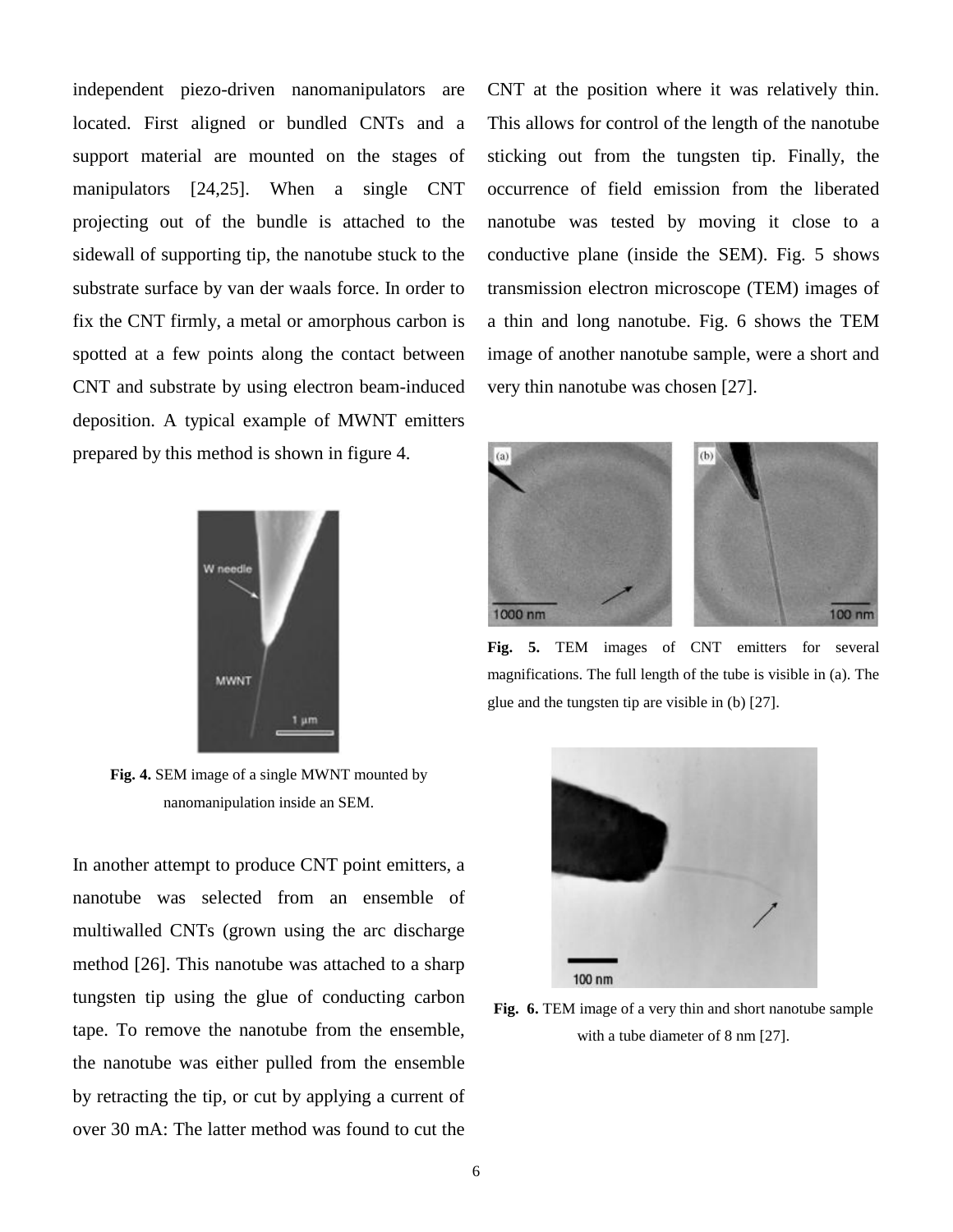# **3.2.3. Electrophoretic and magnetophortic methods**

The procedure of electrophoresis attachment of single CNT or very thin bundle of CNTs on tip of a metal needle (Typically a W needle ) by van der waals forces is as follows. First, CNTs are suspended in distilled water by sonication for 10-15 min, followed by placing a droplet containing CNTs on a metal plate (copper) as an electrode. The needle is dipped into the droplet on the electrode. As shown in figure 7, an alternating current (AC) is applied between the needle and the electrode to induce the electrophoresis. Due to the anisotropic properties of CNTs, polarized CNTs are aligned along the electric field and are attached to the W tip where the electric field is strongest [28].



**Fig. 7.** (a) schematic illustrating electrophoresis to stick oriented CNTs on W tip. (b) SEM image of a thin bundle of MWNTs extending from W tip [28].

CNTs can also be aligned along the tip axis by magnetic field lines. In magnetophoretic method, an alternating magnetic field is applied to the MWNTs suspended in dichloromethane to attach aligned CNTs onto the tip of an atomic force microscope (AFM) has been reported [29].

#### **3.2.4. Direct growth on the apex of a tip**

The superior mechanical properties and unique geometry make individual carbon nanotubes ideal for scanning probe microscopy tips. Atomic force microscopy with carbon nanotube tips allows us to image relatively deep features of the sample surface at nanometer resolution.

For growth of CNTs on the AFM tip two processes have been introduced. The first one is pore growth, in which a commercial silicon (Si) tip is first anodized in hydrogen fluoride to create nanopores of 50-100 nm diameter along the tip axis [30]. Then Iron catalyst is deposited into the pores and MWNTs are grown by chemical vapor deposition (CVD) with ethylene and hydrogen at 750 ˚C.

The second method is called surface growth, in which anodization process is omitted and CNTs grow on Si pyramidal surface, guided along the edges toward the tip apex.

One important application of CNT point emitters is to make X-ray emission sources. The application of CNTs as x-ray emission sources has been led by Otto Zhou's group at the University of North Carolina, and is being commercialized by Xintex, Inc. In a CNT-based x-ray source (Figure 8), CNTs are placed in a triode configuration as a field electron emitter; the emitted electrons are incident upon a target (typically Mo) which, in turn, emits xrays and is aimed toward the sample [31]. Overall, imaging systems using CNT x-ray emitters offer promise over current technology due to their small size, fast response time, and capability for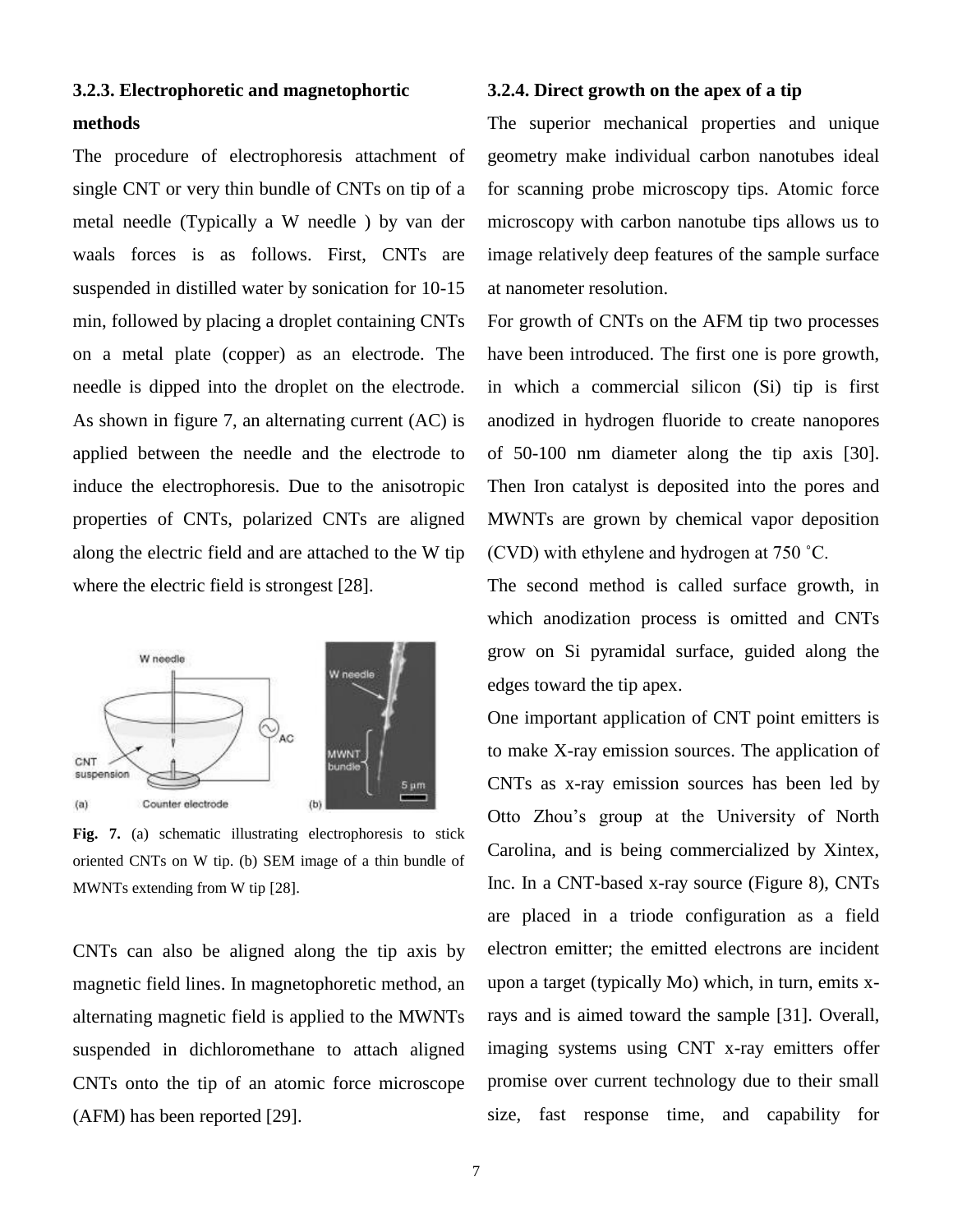multiplexing and array imaging. These seek to enable rapid, high-resolution imaging without the need for moving the source and/or detector as is typical in many current x-ray and CT imaging systems. It has been reported that stationary DBT (s-DBT) for imaging human breast cancer, utilizing an array of carbon nanotube (CNT) field emission xray sources, provides increased spatial resolution and potentially faster imaging than current DBT systems [32].

Similar to field emission displays, CNT x-ray emitters can be arrayed as "pixels," and imaging is facilitated by the rapid response time of the emitters along with frequency division multiplexing using a single flat detector [31]. CNTs can be integrated in x-ray emitters by direct growth on the emitter substrate, or by post-growth deposition, and therefore, face similar manufacturing challenges as field emission displays. However, displays require further integration with circuit architectures and immediately need finer pixel resolution.

In a prototype device, purified SWCNTs were electrophoretically deposited in a tangled morphology on a metal substrate, which was then incorporated in a sealed emitter tube (Figure 8) [33]. It has been explained that a CNT emitter tube is stable for over 100 hours of operation (36 million cycles), with a constant voltage pulse 10 μs width at 100 Hz. The emitter current exceeds 1 A.

# **4. Challenges**



Micro-CT images using CNT x-ray source



**Fig. 8.** (a) Schematic of CNT x-ray emission source. (b) x-ray and computed tomography images of a computer chip and a mouse carcass, obtained using CNT-based x-ray source [33].

Lifetime and stability of the CNT emitters are the key issues to the application of the CNT emitter devices. Point-typed CNT field emitters typically have a 1D shape which concentrates the electric field at the tip of a field emitter effectively [34,35]. However, a 1D shape feels larger stress than a 2D or a 3D shape because stress is defined as force per unit area. This can prevent CNT point emitters from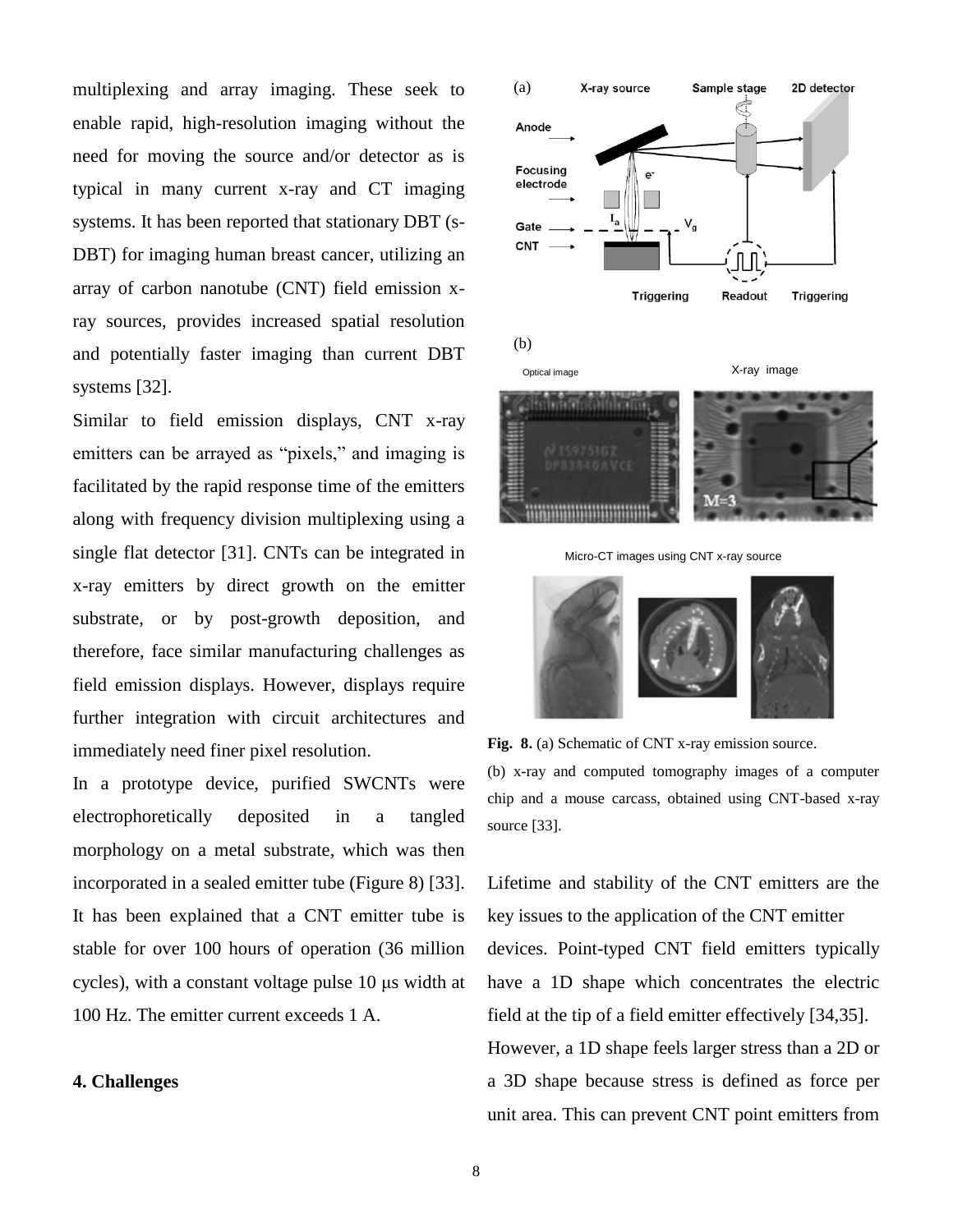achieving a stable and high emission current. Thus, reliable and robust point-typed CNT emitters are great challenge until now.

Several researchers have reported the failure and degradation of CNT point emitters by in situ observations inside scanning electron microscope (SEM) or TEM. The reported cases of failure involve an abrupt failure at the contact [36], a gradual peeling [37], shortening [38] or field evaporation [39] process of the wall of the CNT.

# **3.1. Field emission failure**

A direct observation of both abrupt failure and evaporation during field emission inside TEM has been presented by M. S. Wang et al [40]. The CNT field emission tips were prepared inside TEM with a vacuum condition of around  $10^{-8}$  Torr. Two metal tips were used that one of them was a microscopically flat Pt tip which was kept stationary and was used to assemble the CNTs to the tip by rubbing the tip in nanotube powder. The second tip was a sharp W tip connected to a piezotube which was used to select individual CNTs.

First, to prepare the CNT tip they bring W tip to contact with CNT on the Pt tip and apply a voltage ramp. After several I-V sweeps, the resistance of the whole system reduces to tens or several hundred kΩ. The CNT then breaks into two parts by passing through a large current (Figure 9). The W tip is then moved to another place for field emission measurement.



**Fig. 9**. TEM images showing the CNT (a) before and (b) after breaking into two parts [40].

At a bias of 80 volts the current passing through the CNT reaches several μA and the whole CNT aligns itself with the electric field direction and later the CNT is removed from the W tip (Figure 10). This kind of failure has been attributed to tensile loading of the emitter under the applied electric field.



**Fig. 10.** TEM images showing the CNT (a) before and (b) after field emission failure at an emission current of about 35  $\mu$ A. (c) the corresponding I-V curve [40].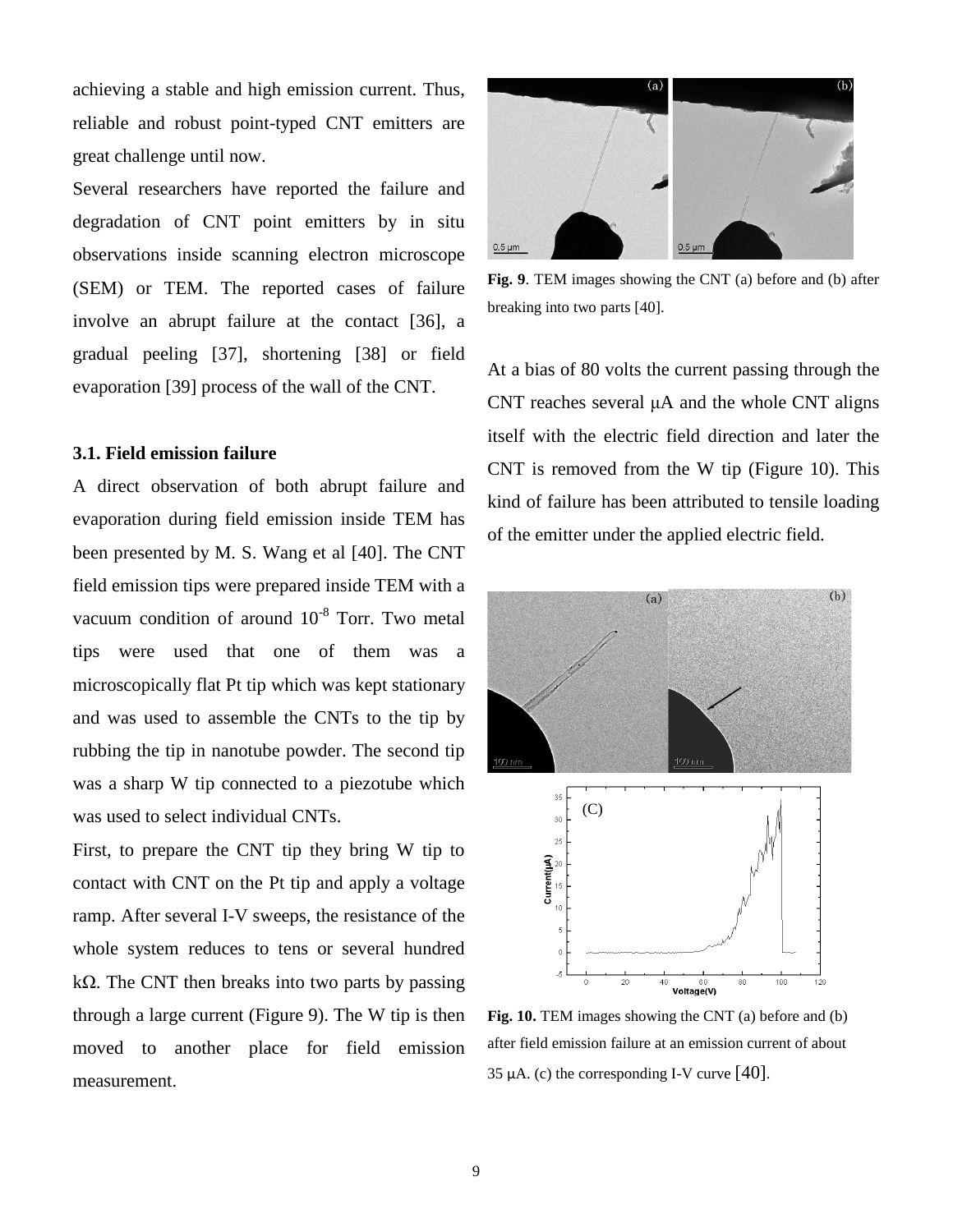In more recent works, extremely high field emission currents of 22.4 mA and long term emission stability of 1mA for 20h of CNT point emitters is reported [41,42].

They have prepared 2D shaped CNT point emitters which had been fabricated by formation of a freestanding CNT film into a triangular shape. The height and the thickness of the CNT point emitters were 1 mm and 5 µm, respectively.

Field emission behaviors of the field emitters as a function of their tip angles have been investigated with the gap between anode and emitter set to 1mm. Fig. 9 shows the emission properties of the 2D shaped CNT point emitters with the various tip angles.



**Fig. 11.** Field emission J-E curves of the CNT point emitters with the tip angles of 10º and 120º [42].

The CNT point emitter with a sharper tip angle is more effective in concentration of the electric field at the emitter tip compared to the CNT point emitter with a wider tip angle. On the other hand, the emitter tip with a wide angle can tolerate higher mechanical stress during the field emission process, resulting in a higher emission current.

Several groups have reported very high field enhancement factors due to their unique emitter shapes [43,44].

In another attempt to produce point-typed CNT emitters with high emission current and good stability, they have fabricated CNT emitters using a CNT film on a graphite rod with very small area and investigate their field emission properties according to edge polishing process. The CNT emitters with edge polishing indicated a very high emission performance, which presents the high emission current and good long-term emission stability when compared to the CNT emitters without edge polishing. The turn-on electric field of the CNT emitters was 1.56 V/µm at an emission current density of 0.1  $\mu$ A/cm<sup>2</sup> [45]. Very long term stability of CNT point emitters and higher emission currents are still issues to be solved.

# **5. Conclusion and outlook**

A lot of research has been done in the last decade on carbon nanotube field emitters in order to incorporate them into display devices, x-ray emission sources and electron beam instruments. Despite valuable findings in the academic research in this area and in some cases commercialization of the devices using CNT emitters, there are still plenty of challenges remaining, such as the manufacture of an electron source or an array of electron sources with exactly the desired properties in a reproducible manner.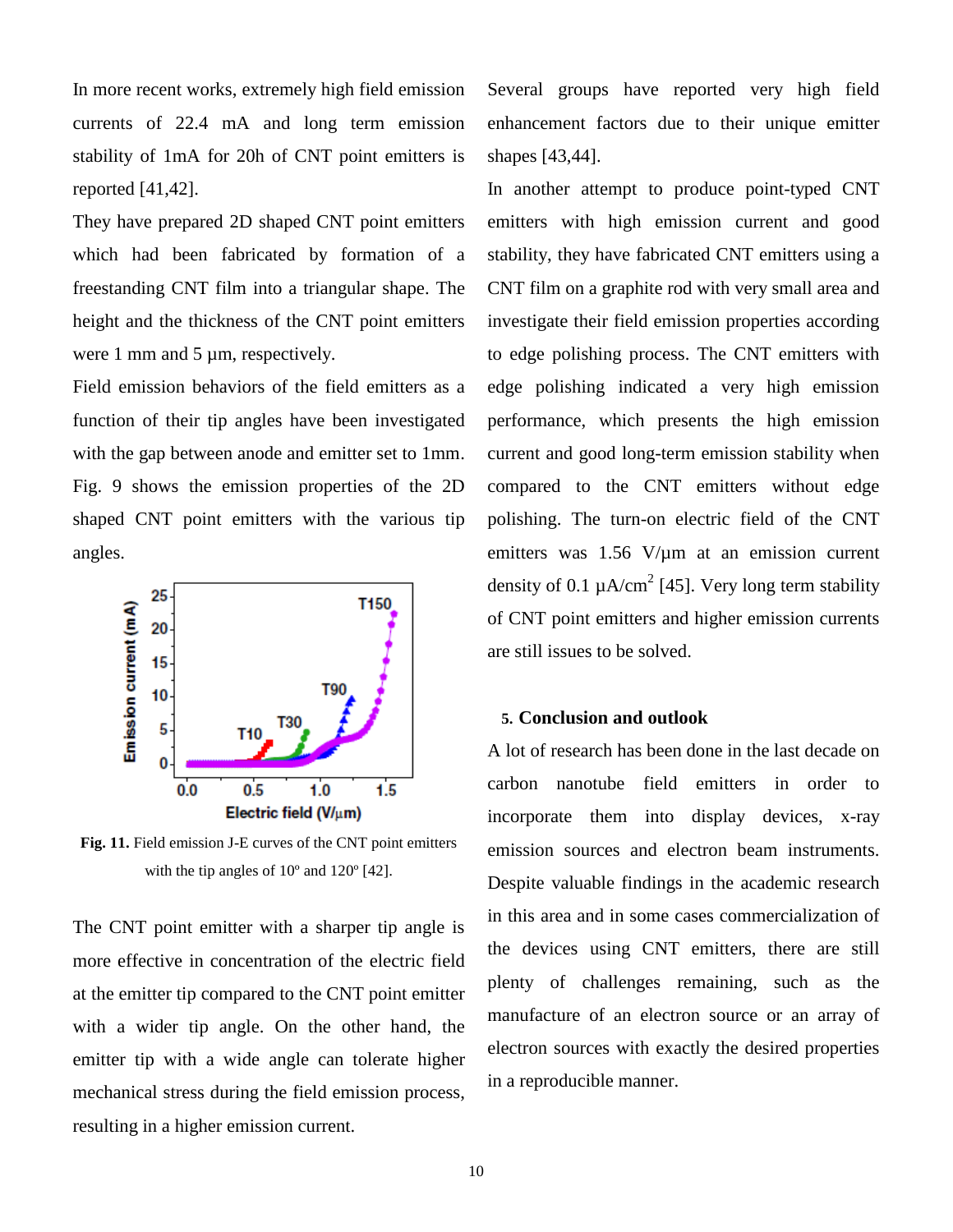Furtheremore, new insights into this area could lead to potentially new applications of CNT electron emitters. For example they can be tested as electron emitters to develop the cold field emission gun in high voltage TEM. Due to their high aspect ratio and high field enhancement factor, the field emission will start at much lower extraction voltages.

Further improvement of CNT emitters performances is critical for this field and hopefully industry.

#### **REFERENCES**

[1] Kuznetzov, A. A., Lee, S. B., Zhang, M., Baughman, R. H., & Zakhidov, A. A. (2010). Electron field emission from transparent multiwalled carbon nanotube sheets for inverted field emission displays. Carbon, 48(1), 41-46.

[2] Talin, A. A., Dean, K. A., & Jaskie, J. E. (2001). Field emission displays: a critical review. Solid-State Electronics, 45(6), 963-976.

[3] Saito, Y. (2010). Carbon nanotubes and related field emitters: fundamentals and applications*.* WILY-VCH Verlag GmbH & Co. KGaA, Weinheim.

[4] Edgcombe, C. J., & Valdre, U. (2001). Microscopy and computational modelling to elucidate the enhancement factor for field electron emitters. Journal of Microscopy, 203(2), 188-194.

[5] He, J., Cutler, P.H., and Miskovsky, N.M. (1991) Generalization of fowler-Nordheim field emission theory for nonplanar metal emitters. Appl.Phys. Lett., 59, 1644-1646.

[6] Bocharov, G. S., & Eletskii, A. V. (2013). Theory of Carbon Nanotube (CNT)-Based Electron Field Emitters. Nanomaterials, 3(3), 393-442.

[7] Collins, P.G.; Zettle, A. Unique characteristics of cold cathode carbon-nanotube-matrix field

emitters. Phys. Rev. B 1997, 55, 9391–9399.

[8] Kim, H.J.; Ha, J.M.; Heo, S.H.; Choy, S.O. Small-sized flat-tip CNT emitters for miniaturized

X-ray tubes. J. Nanomater. 2012, 2012, doi:10.1155/2012/854602.

[9]Gidcumb, E., Gao, B., Shan, J., Inscoe, C., Lu, J., & Zhou, O. (2014). Carbon nanotube electron field emitters for x-ray imaging of human breast cancer. Nanotechnology, 25(24), 245704.

[10] Saito, Y. (2003). Carbon nanotube field emitter. Journal of nanoscience and nanotechnology, 3(1-2), 39-50.

[11] Uemura, S., Yotani, J., Nagasako, T., Saito, Y., and Yumura, M. (1999) proceedings of Euro Display  $19<sup>th</sup>$  IDRC pp. 93-96.

[12] Nakayama, Y., Akita, S., Pan, L., Yokoyama, S., and Chen, C. (1999). Proceeding of the Japan-Korea joint symposium on imaging materials and technology, Osaka Prefecture University, December 4, 1999, Osaka, Japan.

[13] Choi, Y. C., Jeong, K. S., Han, I. T., Kim, H. J., Jin, Y. W., Kim, J. M., ... & Choe, D. H. (2006). Double-gated field emitter array with carbon nanotubes grown by chemical vapor deposition. Applied physics letters, 88(26), 263504.

[14] Choi, J. H., Zoulkarneev, A. R., Jin, Y. W., Park, Y. J., Chung, D. S., Song, B. K., ... & Yu, S. G. (2004). Carbon nanotube field emitter arrays having an electron beam focusing structure. Applied physics letters, 84(6), 1022-1024.

[15] Cheng, Y., Zhang, J., Lee, Y. Z., Gao, B., Dike, S., Lin, W., ... & Zhou, O. (2004). Dynamic radiography using a carbon-nanotube-based field-emission x-ray source. Review of scientific instruments, 75(10), 3264-3267.

[16] Zhang, J., Tang, J., Yang, G., Qiu, Q., Qin, L. C., & Zhou, O. (2004). Efficient fabrication of carbon nanotube point electron sources by dielectrophoresis.Advanced Materials, 16(14), 1219-1222.

[17] Teo, K. B., Minoux, E., Hudanski, L., Peauger, F., Schnell, J. P., Gangloff, L., ... & Milne, W. I. (2005). Microwave devices: Carbon nanotubes as cold cathodes. Nature, 437(7061), 968-968.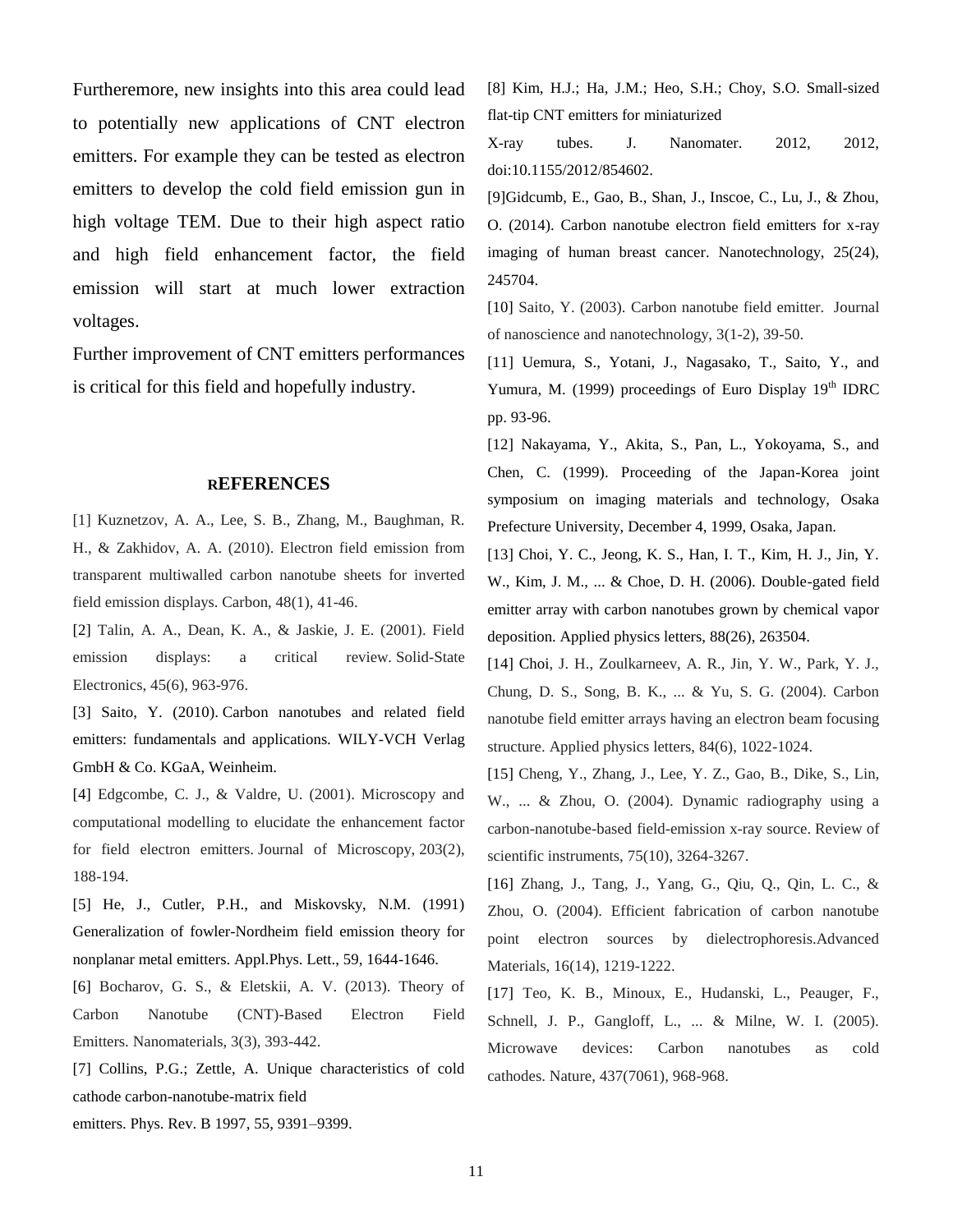[18] Jung, S. I., Choi, J. S., Shim, H. C., Kim, S., Jo, S. H., & Lee, C. J. (2006). Fabrication of probe-typed carbon nanotube point emitters. Applied physics letters, 89(23), 233108.

[19] Wei, Y., Jiang, K., Liu, L., Chen, Z., & Fan, S. (2007). Vacuum-breakdown-induced needle-shaped ends of multiwalled carbon nanotube yarns and their field emission applications. *Nano Letters*, *7*(12), 3792-3797.

[20] Behabtu, N., Young, C. C., Tsentalovich, D. E., Kleinerman, O., Wang, X., Ma, A. W., ... & Pasquali, M. (2013). Strong, light, multifunctional fibers of carbon nanotubes with ultrahigh conductivity. Science, 339(6116), 182-186.

[21] Saito, Y., & Uemura, S. (2000). Field emission from carbon nanotubes and its application to electron sources. Carbon, 38(2), 169-182.

[22] Dai, H., Hafner, J. H., Rinzler, A. G., Colbert, D. T., & Smalley, R. E. (1996). Nanotubes as nanoprobes in scanning probe microscopy.

[23] Fransen, M. J., Van Rooy, T. L., & Kruit, P. (1999). Field emission energy distributions from individual multiwalled carbon nanotubes. Applied Surface Science, 146(1), 312-327.

[24] De Jonge, N., Lamy, Y., Schoots, K., & Oosterkamp, T. H. (2002). High brightness electron beam from a multi-walled carbon nanotube. Nature,420(6914), 393-395.

[25] Akita, S., Nishijima, H., Nakayama, Y., Tokumasu, F., & Takeyasu, K. (1999). Carbon nanotube tips for a scanning probe microscope: their fabrication and properties. Journal of Physics D: Applied Physics, 32(9), 1044.

[26] Saito, R., Dresselhaus, G., & Dresselhaus, M. S. (1998). Physical properties of carbon nanotubes (Vol. 4). London: Imperial college press.

[27] De Jonge, N., & Van Druten, N. J. (2003). Field emission from individual multiwalled carbon nanotubes prepared in an electron microscope.Ultramicroscopy, 95, 85-91.

[28] Tang, J., Yang, G., Zhang, Q., Parhat, A., Maynor, B., Liu, J., ... & Zhou, O. (2005). Rapid and reproducible fabrication of carbon nanotube AFM probes by dielectrophoresis. Nano letters, 5(1), 11-14.

[29] Hall, A., Matthews, W. G., Superfine, R., Falvo, M. R., & Washburn, S. (2003). Simple and efficient method for carbon nanotube attachment to scanning probes and other substrates. Applied physics letters, 82(15), 2506-2508.

[30] Hafner, J. H., Cheung, C. L., & Lieber, C. M. (1999). Growth of nanotubes for probe microscopy tips. Nature, 398(6730), 761-762.

[31] Zhang, J., Yang, G., Lee, Y. Z., Chang, S., Lu, J. P., & Zhou, O. (2006). Multiplexing radiography using a carbon nanotube based x-ray source. Applied physics letters, 89(6), 064106.

[32] Gidcumb, E., Gao, B., Shan, J., Inscoe, C., Lu, J., & Zhou, O. (2014). Carbon nanotube electron field emitters for x-ray imaging of human breast cancer.Nanotechnology, 25(24), 245704.

[33] Zhang, J., Cheng, Y., Lee, Y. Z., Gao, B., Qiu, Q., Lin, W. L., ... & Zhou, O. (2005). A nanotube-based field emission x-ray source for microcomputed tomography. Review of scientific instruments, 76(9), 094301.

[,34] Wei, Y., Jiang, K., Liu, L., Chen, Z., & Fan, S. (2007). Vacuum-breakdown-induced needle-shaped ends of multiwalled carbon nanotube yarns and their field emission applications. Nano Letters, 7(12), 3792-3797.

[35] Behabtu, N., Young, C. C., Tsentalovich, D. E., Kleinerman, O., Wang, X., Ma, A. W., ... & Pasquali, M. (2013). Strong, light, multifunctional fibers of carbon nanotubes with ultrahigh conductivity.Science,339(6116), 182- 186.

[36] Bonard, J. M., Klinke, C., Dean, K. A., & Coll, B. F. (2003). Degradation and failure of carbon nanotube field emitters. Physical Review B, 67(11), 115406.

[37] Wang, Z. L., Gao, R. P., de Heer, W. A., & Poncharal, P. (2002). In situ imaging of field emission from individual carbon nanotubes and their structural damage. Applied physics letters, 80(5), 856-858.

[38] Wei, Y., Xie, C., Dean, K. A., & Coll, B. F. (2001). Stability of carbon nanotubes under electric field studied by scanning electron microscopy.Applied physics letters, 79(27), 4527-4529.